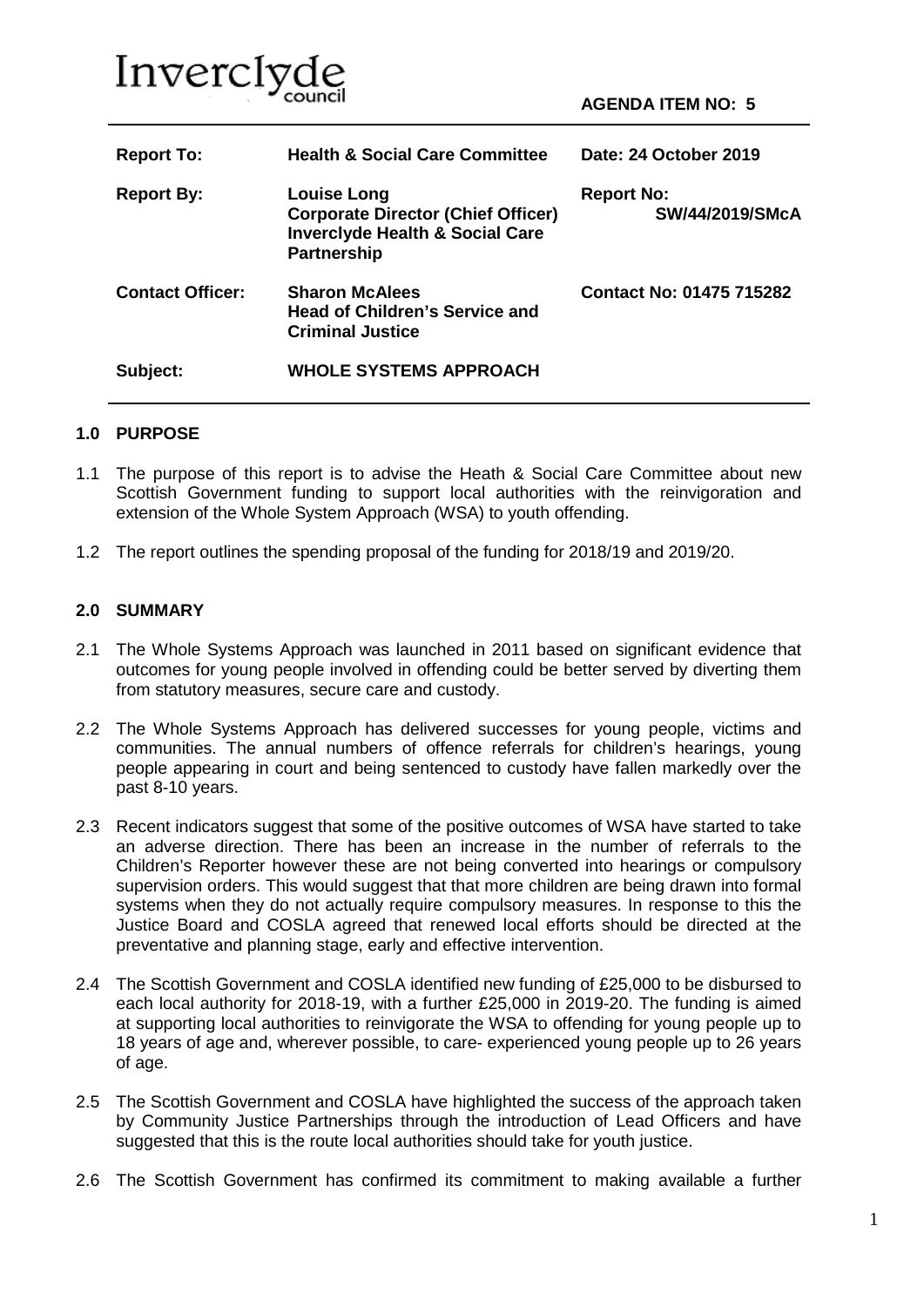£25,000 for 2019-20 to each local authority to be paid through the local government General Revenue Grant subject to the use of the funding for 2018-19 which was made available to tackle the following priorities:

- Ensuring youth justice is reflected as a priority in Children's Service Plans, Community Justice Plans and other strategic planning arrangements.
- Ensuring a person-centred approach which improves support for children and young people and delivers better transitions.
- Should local authorities and partners conclude need, they may also allow an extension of WSA to some areas to support young people up to the age of 21 or 26 if care experienced.

The Scottish Government is aware that Inverclyde was not in position to spend the 2018/19 allocation and have confirmed that as the funding was allocated through the General Revenue Grant then local authorities may carry this forward. The Scottish Government is, however, keen that the funding is utilised to ensure that the needs of children in trouble are prioritised by all community based partnerships, encouraging coordinated strategic planning in support of targeted and preventative services which can be sustained after the funding period.

- 2.7 Across Scotland, local authorities have mainly deployed the funding across five key areas where they are seeking to address areas such as managing high levels of risk, and strengthening, prevention and early intervention.
- 2.8 Within Inverclyde, there are a small number of young people at risk of causing harm to themselves and others due to consequences of their own behaviour or the consequences of others towards them. This small group of young people are often identified as young people at risk of becoming looked after and accommodated or who are transitioning from youth custody back into the community. The Whole Systems funding would provide an opportunity to:
	- Implement a structured multi-agency framework of assessment and risk management specific to vulnerable high risk young people.
	- Provide training for staff.
	- Provide intervention and support on a wrap-around basis when statutory agencies are not available, either via direct commissioning or developing and upskilling existing sessional staff.

## **3.0 RECOMMENDATION**

3.1 That the Heath & Social Care Committee notes the content of this report and endorses the proposal to

1. Develop services to provide interventions to vulnerable and high-risk young people up to the age of 21 or 26 if care-experienced.

2. Develop and implement a consistent model of risk assessment and management for vulnerable high-risk young people.

**Louise Long Chief Officer Inverclyde Health & Social Care Partnership**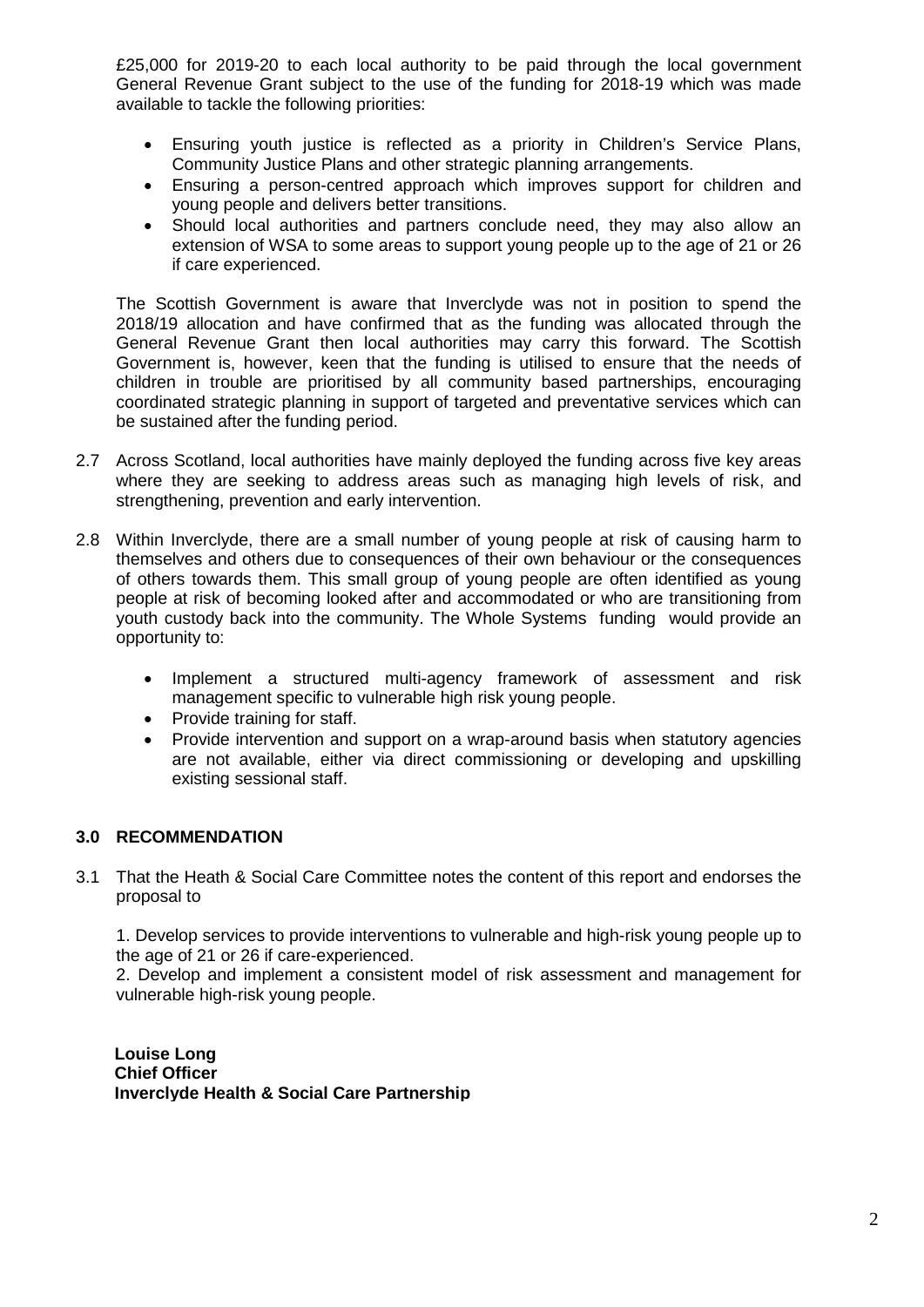### **4.0 BACKGROUND**

- 4.1 Low level offending is common in childhood however those involved in patterns of more serious and persistent offending are often our most vulnerable and traumatised young people, who have experienced multiple adverse childhood experiences and have had poor education experiences. Whilst different interventions and support may have been offered they have not always been successful in stemming the young person's journey through the youth justice system and into the adult criminal justice system.
- 4.2 The Whole System Approach to youth offending was introduced in 2011 based on the above knowledge and evidence that showed outcomes for young people involved in offending could be better served by diverting young people away from statutory formal measures and a recognition that contact with the youth justice system is the biggest factor in whether a young person will continue to offend.
- 4.3 The Whole Systems Approach introduced three policy strands:
	- Early and Effective Intervention.
	- Diversion from prosecution (keeping young people out the criminal justice system).
	- Reintegration and transition support from secure care and custody.
- 4.4 Practitioners believe that the Whole Systems Approach facilitated improved outcomes for young people through closer multi-agency working, data sharing and a strong incorporation of welfare and wellbeing in decision-making and practice.
- 4.5 Across Scotland, local authorities have utilised the additional funding across five key areas
	- Appointment of a worker to review and further develop Whole Systems. This had been the initial thinking from a service perspective in Inverclyde and was the route advised by the Scottish Government, however this has not been supported.
	- Funding a specific project, carers or sessional staff.
	- Staff training and development.
	- Extend or scope the extension of Whole Systems to 21 years or 26 years, if
	- care-experienced.
- 4.6 The utilisation of some of the above enables children's services planning and community justice planning partners to address key Whole Systems Approach priorities of:
	- Ensuring youth justice is reflected as a priority in Children's Service Plans, Community Justice Plans and other strategic planning arrangements.
	- Ensuring a person-centred approach which improves support for children and young people and delivers better transitions
	- Provide the opportunity to extend the Whole Systems Approach to support young people up to the age of 21 or 26 if care-experienced
- 4.7 The evaluation of the Whole Systems Approach highlighted a reduction in detected offences, a reduction in referrals to the children's reporter and a decline in youth custody. Within Inverclyde however, we continue to face challenges with effectively managing a small number of vulnerable young people with complex needs who are at risk of harm or who present a risk to others. This group of young people is at risk of becoming involved in offending, becoming accommodated or is in a cycle of offending and youth custody.
- 4.8 The rollout of Community Justice Lead Officers across Scotland has been a successful approach to supporting the community planning partners in the reducing reoffending agenda. A reinvigorated Whole Systems Approach incorporating a revised and updated standardised risk management framework including targeted intervention to this small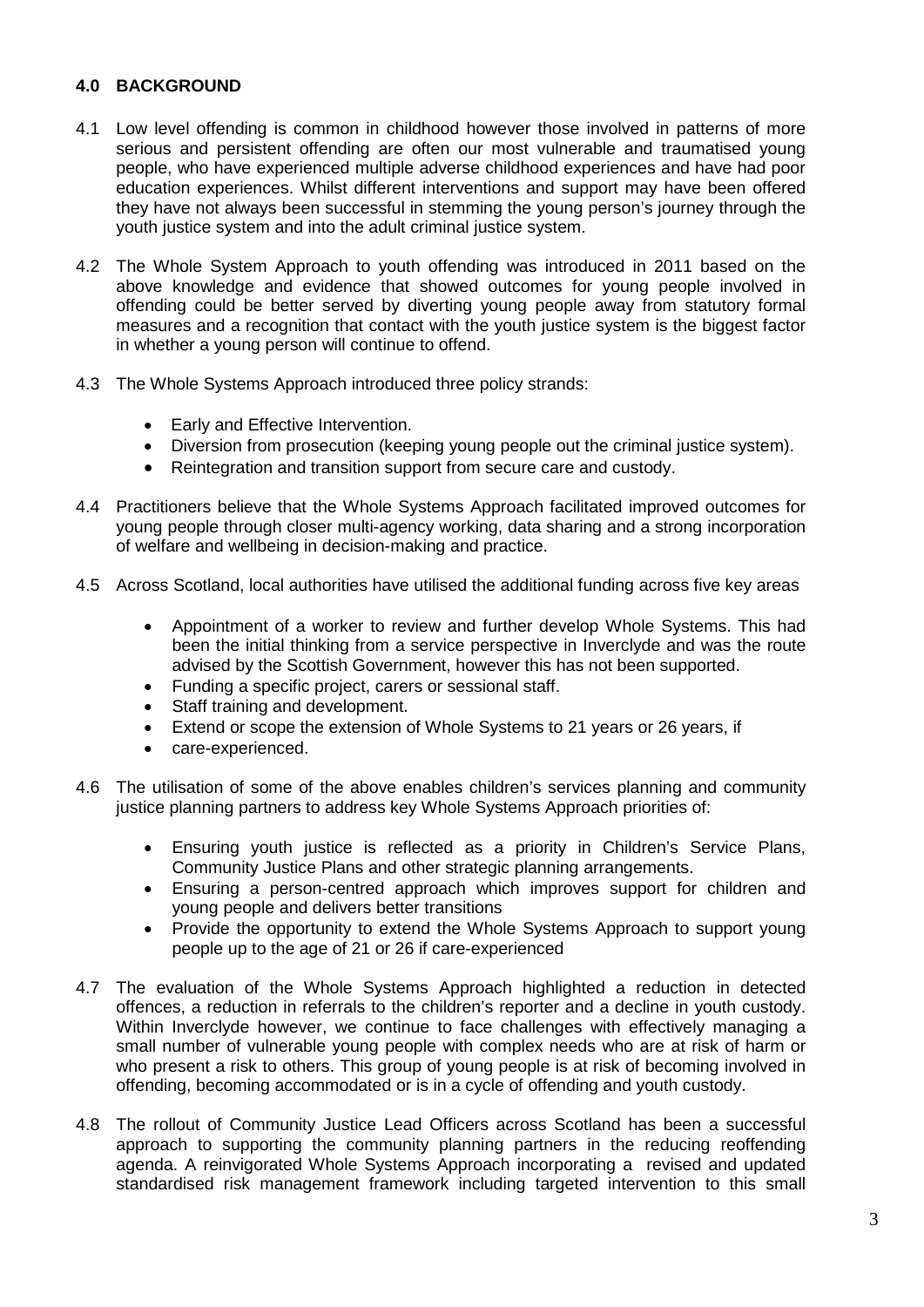group of young people which would enable the children's services planning and community justice partnership to deliver on the following areas:

- Assist partners to work together to identify when children are in trouble and to intervene in a co-ordinated way.
- Ensure systems are in place to enable partner agencies to intervene early to keep young people out of formal systems.
- Support young people who are already in formal systems children's hearing/court.
- Ensure consistent approaches to risk assessment and management of high risk young people.
- Ensure that youth offending is rooted in GIRFEC pathways.
- 4.9 Work is currently underway in developing a vulnerable young person's risk management framework as outlined above. This is intended to complement the existing child protection, adult support and protection and MAPPA procedures. The additional funding will enable this framework to be effectively implemented at an increased pace and enable roll out of training to staff. Additional resource will also support specific targeted services to young people that are flexible, responsive and available at times when social work staff are not available – evenings and weekends. It is proposed that the additional funding be utilised to support this area of work.
- 4.10 The risk framework will be developed on a multi-disciplinary basis with potential support from outwith Inverclyde for a small cost, however it will require training for all staff across the HSCP, Education, Community and the third sector. £18k will support the training programme.
- 4.11 A sessional staff budget will be established to support young people at risk in the community and school. The use of sessional staff will be monitored through Child Planning meetings, however a budget of £20k for 2019/20 will be allocated.

### **5.0 IMPLICATIONS**

### **Finance**

### 5.1 **Financial Implications**

The Scottish Government is providing £25,000 in 2018/19 and 2019/20.

One off Costs

| <b>Cost Centre</b>        | <b>Budget</b><br><b>Heading</b> | <b>Budget</b><br>Years | <b>Proposed</b><br><b>Spend this</b><br><b>Report £000</b> | <b>Virement</b><br><b>From</b> | <b>Other Comments</b>                 |
|---------------------------|---------------------------------|------------------------|------------------------------------------------------------|--------------------------------|---------------------------------------|
| Children<br>&<br>Families | Employee<br>Costs               | 19/20                  | 20 <sub>k</sub>                                            | N/a                            | <b>Scottish Government</b><br>Fundina |
| Children<br>&<br>Families | Other<br>Expenditure            | 19/20                  | 18k                                                        | N/a                            | <b>Whole System</b><br>Approach       |

Annually Recurring Costs/ (Savings)

| <b>Cost Centre</b> | <b>Budget</b><br>Heading | With<br><b>Effect</b><br>from | <b>Annual Net</b><br>Impact £000 | <b>Virement</b><br>From (If<br>Applicable) | <b>Other Comments</b> |
|--------------------|--------------------------|-------------------------------|----------------------------------|--------------------------------------------|-----------------------|
| N/a                |                          |                               |                                  |                                            |                       |